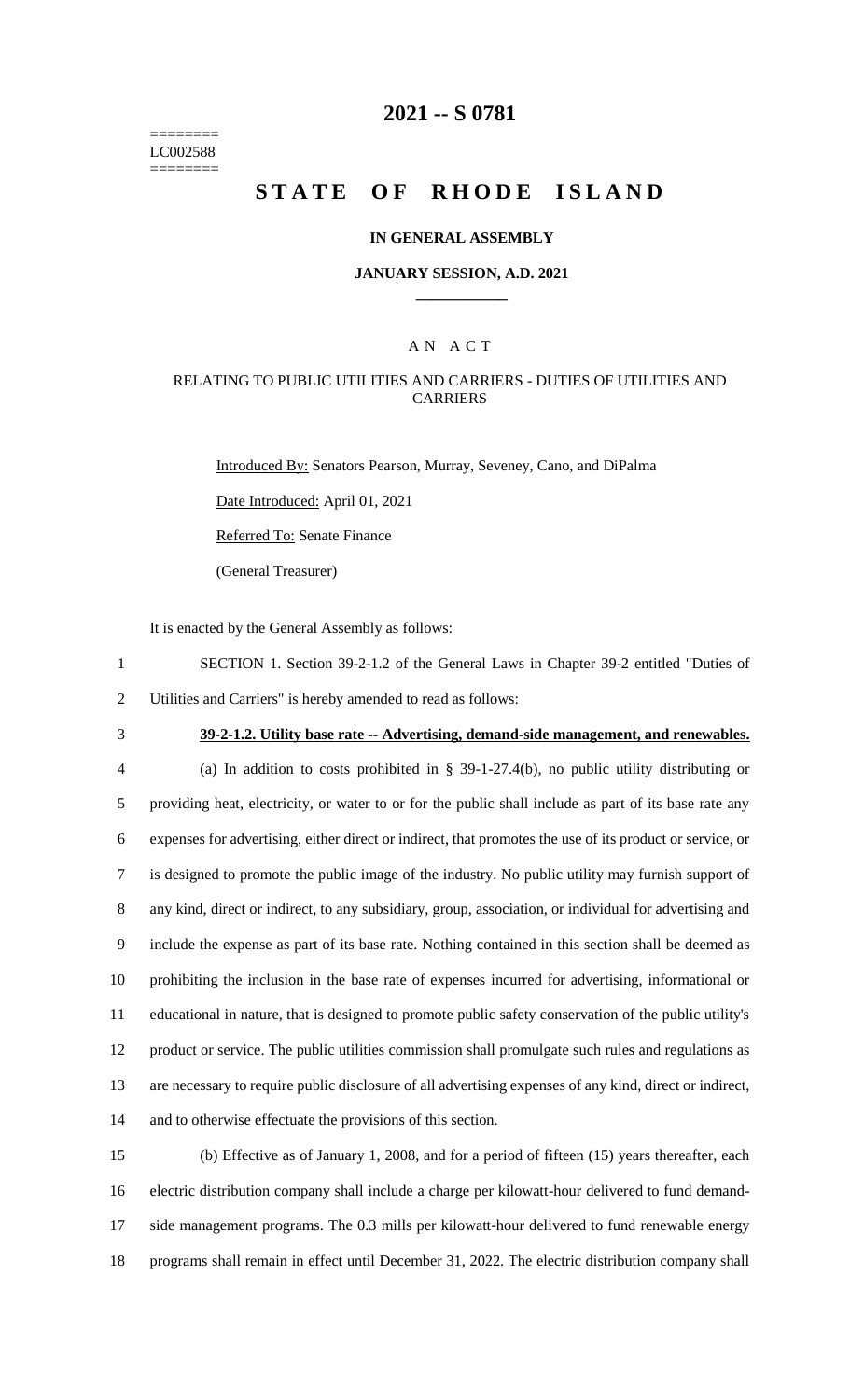establish and, after July 1, 2007, maintain, two (2) separate accounts, one for demand-side management programs (the "demand-side account"), which shall be funded by the electric demand- side charge and administered and implemented by the distribution company, subject to the regulatory reviewing authority of the commission, and one for renewable energy programs, which shall be administered by the Rhode Island commerce corporation pursuant to § 42-64-13.2 and shall be held and disbursed by the distribution company as directed by the Rhode Island commerce corporation for the purposes of developing, promoting, and supporting renewable energy programs.

 During the time periods established in this subsection, the commission may, in its discretion, after notice and public hearing, increase the sums for demand-side management and renewable resources. In addition, the commission shall, after notice and public hearing, determine the appropriate charge for these programs. The office of energy resources, and/or the administrator of the renewable energy programs, may seek to secure for the state an equitable and reasonable portion of renewable energy credits or certificates created by private projects funded through those programs. As used in this section, "renewable energy resources" shall mean: (1) Power generation technologies, as defined in § 39-26-5, "eligible renewable energy resources," including off-grid and on-grid generating technologies located in Rhode Island, as a priority; (2) Research and development activities in Rhode Island pertaining to eligible renewable energy resources and to other renewable energy technologies for electrical generation; or (3) Projects and activities directly related to implementing eligible renewable energy resources projects in Rhode Island. Technologies for converting solar energy for space heating or generating domestic hot water may also be funded through the renewable energy programs. Fuel cells may be considered an energy efficiency technology to be included in demand-side management programs. Special rates for low- income customers in effect as of August 7, 1996, shall be continued, and the costs of all of these discounts shall be included in the distribution rates charged to all other customers. Nothing in this section shall be construed as prohibiting an electric distribution company from offering any special rates or programs for low-income customers which are not in effect as of August 7, 1996, subject to the approval by the commission.

 (1) The renewable energy investment programs shall be administered pursuant to rules established by the Rhode Island commerce corporation. Said rules shall provide transparent criteria to rank qualified renewable energy projects, giving consideration to:

- (i) The feasibility of project completion;
- (ii) The anticipated amount of renewable energy the project will produce;
- (iii) The potential of the project to mitigate energy costs over the life of the project; and
- (iv) The estimated cost per kilowatt-hour (KWh) of the energy produced from the project.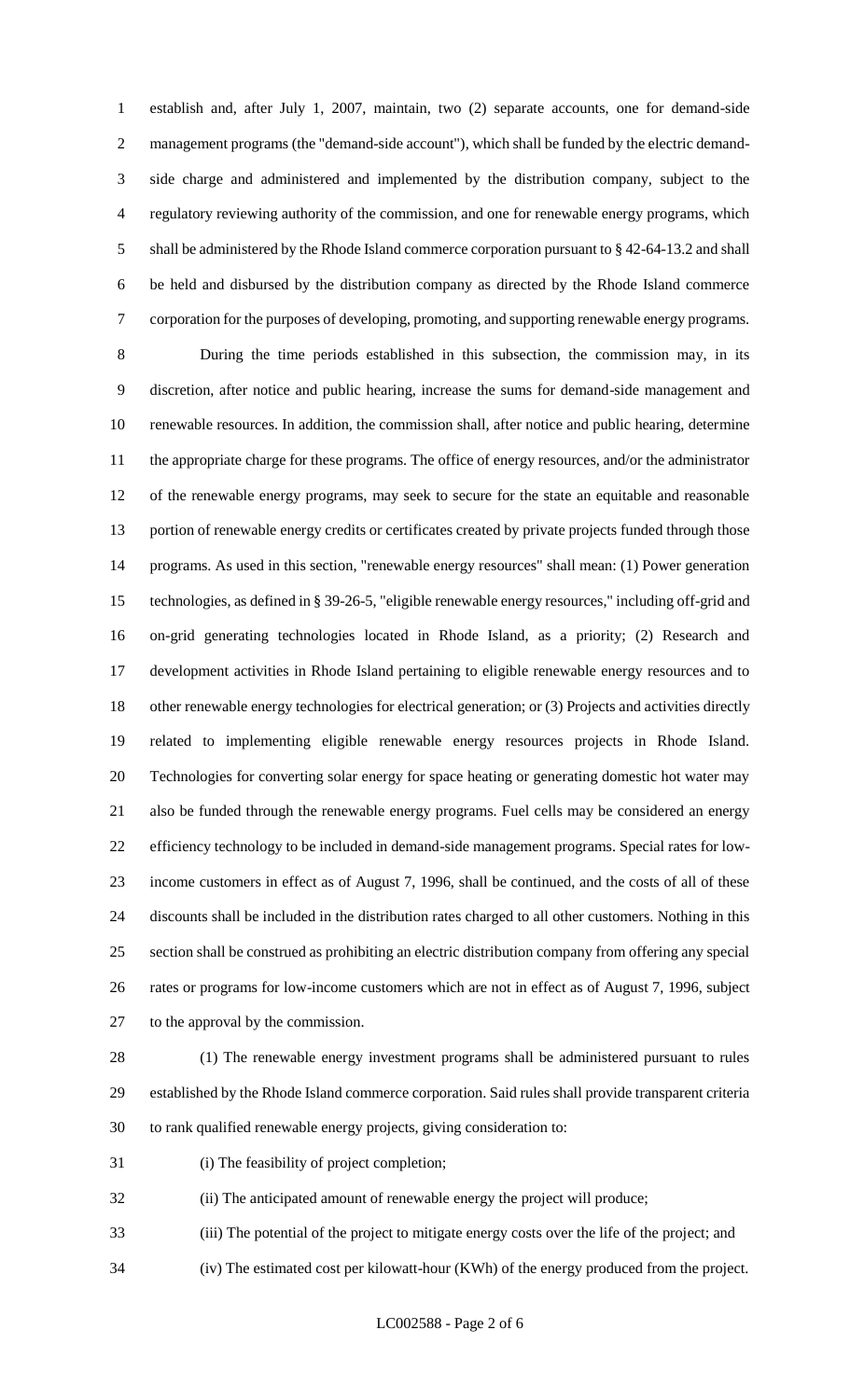(c) [Deleted by P.L. 2012, ch. 241, art. 4, § 14.]

 (d) The chief executive officer of the commerce corporation is authorized and may enter into a contract with a contractor for the cost-effective administration of the renewable energy programs funded by this section. A competitive bid and contract award for administration of the renewable energy programs may occur every three (3) years and shall include, as a condition, that after July 1, 2008, the account for the renewable energy programs shall be maintained and administered by the commerce corporation as provided for in subsection (b) of this section.

 (e) Effective January 1, 2007, and for a period of sixteen (16) years thereafter, each gas distribution company shall include, with the approval of the commission, a charge per deca therm delivered to fund demand-side management programs (the "gas demand-side charge"), including, but not limited to, programs for cost-effective energy efficiency, energy conservation, combined heat and power systems, and weatherization services for low-income households.

 (f) Each gas company shall establish a separate account for demand-side management programs (the "gas demand-side account") that shall be funded by the gas demand-side charge and administered and implemented by the distribution company, subject to the regulatory reviewing authority of the commission. The commission may establish administrative mechanisms and procedures that are similar to those for electric demand-side management programs administered under the jurisdiction of the commission and that are designed to achieve cost-effectiveness and high, life-time savings of efficiency measures supported by the program.

 (g) The commission may, if reasonable and feasible, except from this demand-side management charge:

(1) Gas used for distribution generation; and

 (2) Gas used for the manufacturing processes, where the customer has established a self- directed program to invest in and achieve best-effective energy efficiency in accordance with a plan 25 approved by the commission and subject to periodic review and approval by the commission, which plan shall require annual reporting of the amount invested and the return on investments in terms of gas savings.

 (h) The commission may provide for the coordinated and/or integrated administration of electric and gas demand-side management programs in order to enhance the effectiveness of the programs. Such coordinated and/or integrated administration may after March 1, 2009, upon the recommendation of the office of energy resources, be through one or more third-party entities designated by the commission pursuant to a competitive selection process.

 (i) Effective January 1, 2007, the commission shall allocate from demand-side management gas and electric funds authorized pursuant to this section, an amount not to exceed two percent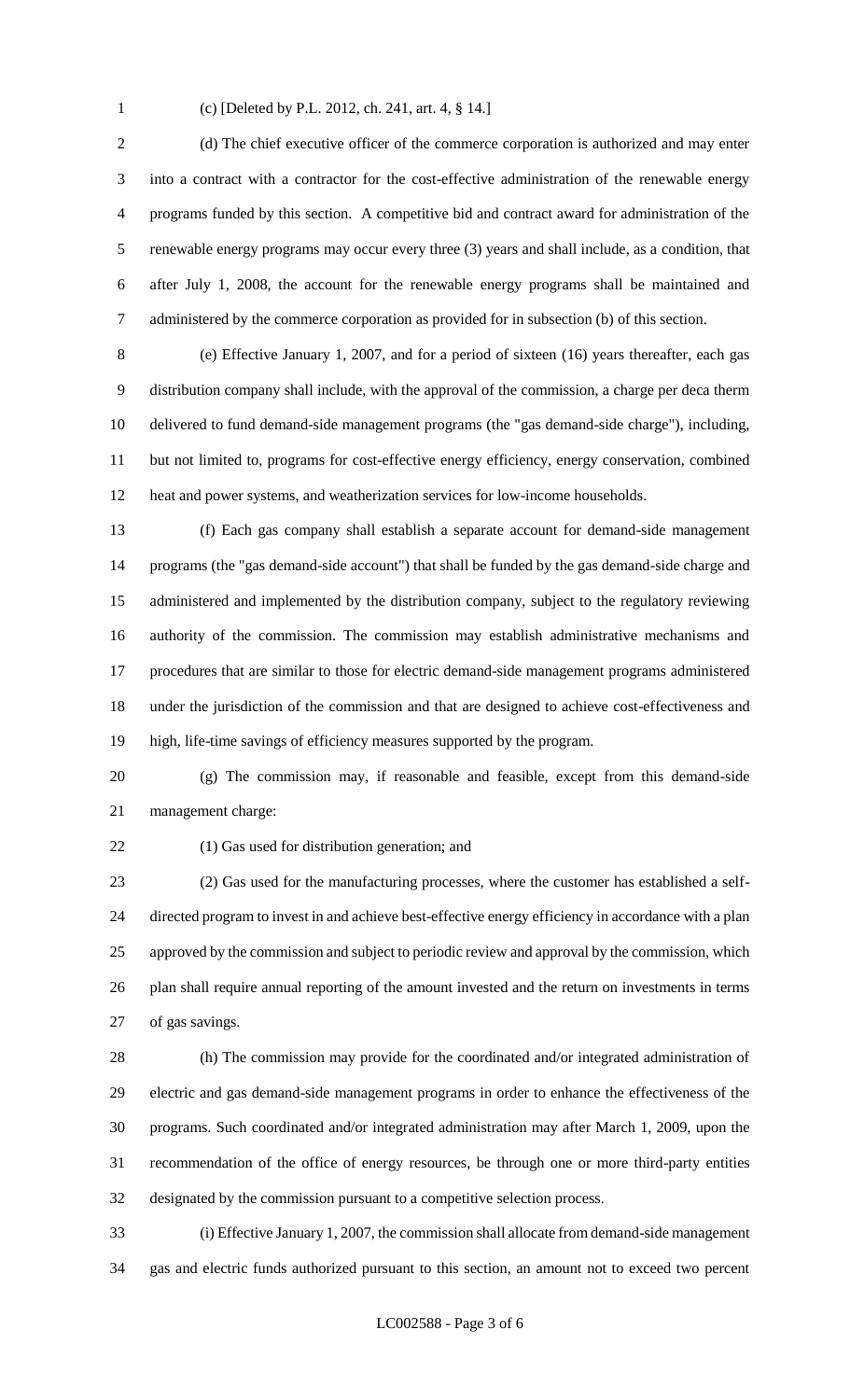(2%) of such funds on an annual basis for the retention of expert consultants, and reasonable 2 administration costs of the energy efficiency and resources management council associated with planning, management, and evaluation of energy-efficiency programs, renewable energy programs, system reliability least-cost procurement, and with regulatory proceedings, contested cases, and other actions pertaining to the purposes, powers, and duties of the council, which allocation may by mutual agreement, be used in coordination with the office of energy resources to support such activities.

 (j) Effective January 1, 2016, the commission shall annually allocate from the administrative funding amount allocated in subsection (i) from the demand-side management program as described in subsection (i) as follows: fifty percent (50%) for the purposes identified in subsection (i) and fifty percent (50%) annually to the office of energy resources for activities associated with planning, management, and evaluation of energy-efficiency programs, renewable energy programs, system reliability, least-cost procurement, and with regulatory proceedings, contested cases, and other actions pertaining to the purposes, powers, and duties of the office of energy resources.

 (k) On April 15, of each year, the office and the council shall submit to the governor, the president of the senate, and the speaker of the house of representatives, separate financial and performance reports regarding the demand-side management programs, including the specific level of funds that were contributed by the residential, municipal, and commercial and industrial sectors to the overall programs; the businesses, vendors, and institutions that received funding from demand-side management gas and electric funds used for the purposes in this section; and the businesses, vendors, and institutions that received the administrative funds for the purposes in subsections (i) and (j). These reports shall be posted electronically on the websites of the office of energy resources and the energy efficiency and resources management council.

 (l) On or after August 1, 2015, at the request of the Rhode Island infrastructure bank, each electric distribution company, except for the Pascoag Utility District and Block Island Power Company, shall remit two percent (2%) of the amount of the 2014 electric demand-side charge collections to the Rhode Island infrastructure bank.

 (m) On or after August 1, 2015, at the request of the Rhode Island infrastructure bank, each gas distribution company shall remit two percent (2%) of the amount of the 2014 gas demand-side charge collections to the Rhode Island infrastructure bank.

 (n) On or after December 31, 2021, and on or after December 31 of each year thereafter, at the request of the Rhode Island infrastructure bank, each electric distribution company, except for

34 the Pascoag Utility District and Block Island Power Company, shall remit fifteen percent (15%) of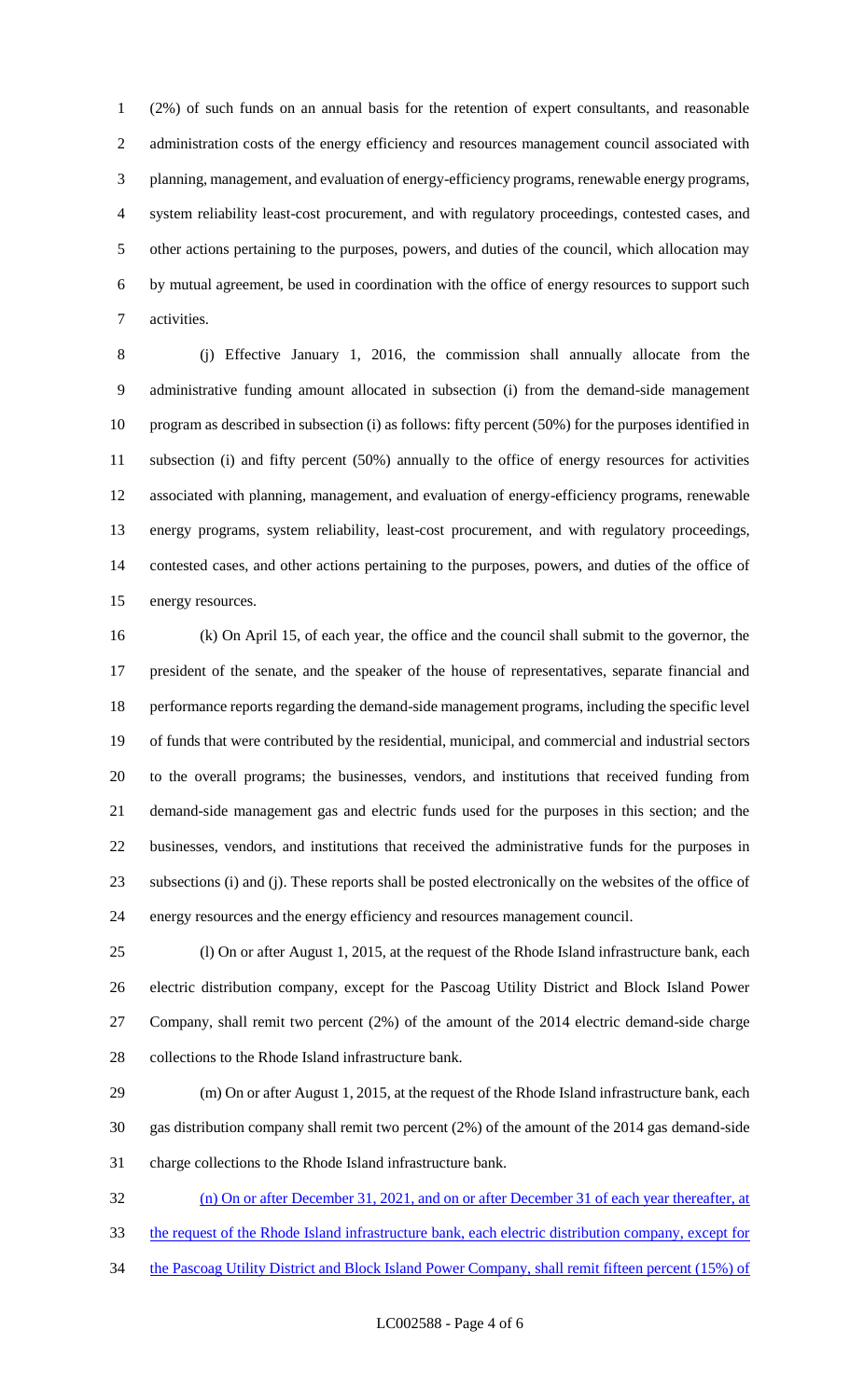| $\mathbf{1}$     | the amount of the annual electric demand-side charge collections approved for the subsequent           |
|------------------|--------------------------------------------------------------------------------------------------------|
| $\mathfrak{2}$   | calendar year by the commission to the Rhode Island infrastructure bank. Electric demand-side          |
| $\mathfrak{Z}$   | collections transferred to the Rhode Island infrastructure bank pursuant to this section shall be      |
| $\overline{4}$   | eligible to be used in any energy-related financing program administered by the Rhode Island           |
| 5                | infrastructure bank notwithstanding any other restrictions on the use of such collections set forth in |
| 6                | this chapter. The Rhode Island infrastructure bank shall report annually to the commission within      |
| $\boldsymbol{7}$ | ninety (90) days of the end of each calendar year how collections transferred under this section       |
| $\, 8$           | were utilized.                                                                                         |
| 9                | (o) On or after December 31, 2021, and on or after December 31 of each year thereafter, at             |
| 10               | the request of the Rhode Island infrastructure bank, each gas distribution company shall remit         |
| 11               | fifteen percent (15%) of the amount of the annual gas demand-side charge collections approved for      |
| 12               | the subsequent calendar year by the commission to the Rhode Island infrastructure bank. Gas            |
| 13               | demand-side collections transferred to the Rhode Island infrastructure bank pursuant to this section   |
| 14               | shall be eligible to be used in any energy-related financing program administered by the Rhode         |
| 15               | Island infrastructure bank notwithstanding any other restrictions on the use of such collections set   |
| 16               | forth in this chapter. The Rhode Island infrastructure bank shall report annually to the commission    |
| 17               | within ninety (90) days of the end of each calendar year how collections transferred under this        |
| 18               | section were utilized.                                                                                 |
| 19               | SECTION 2. This act shall take effect upon passage.                                                    |

======== LC002588  $=$